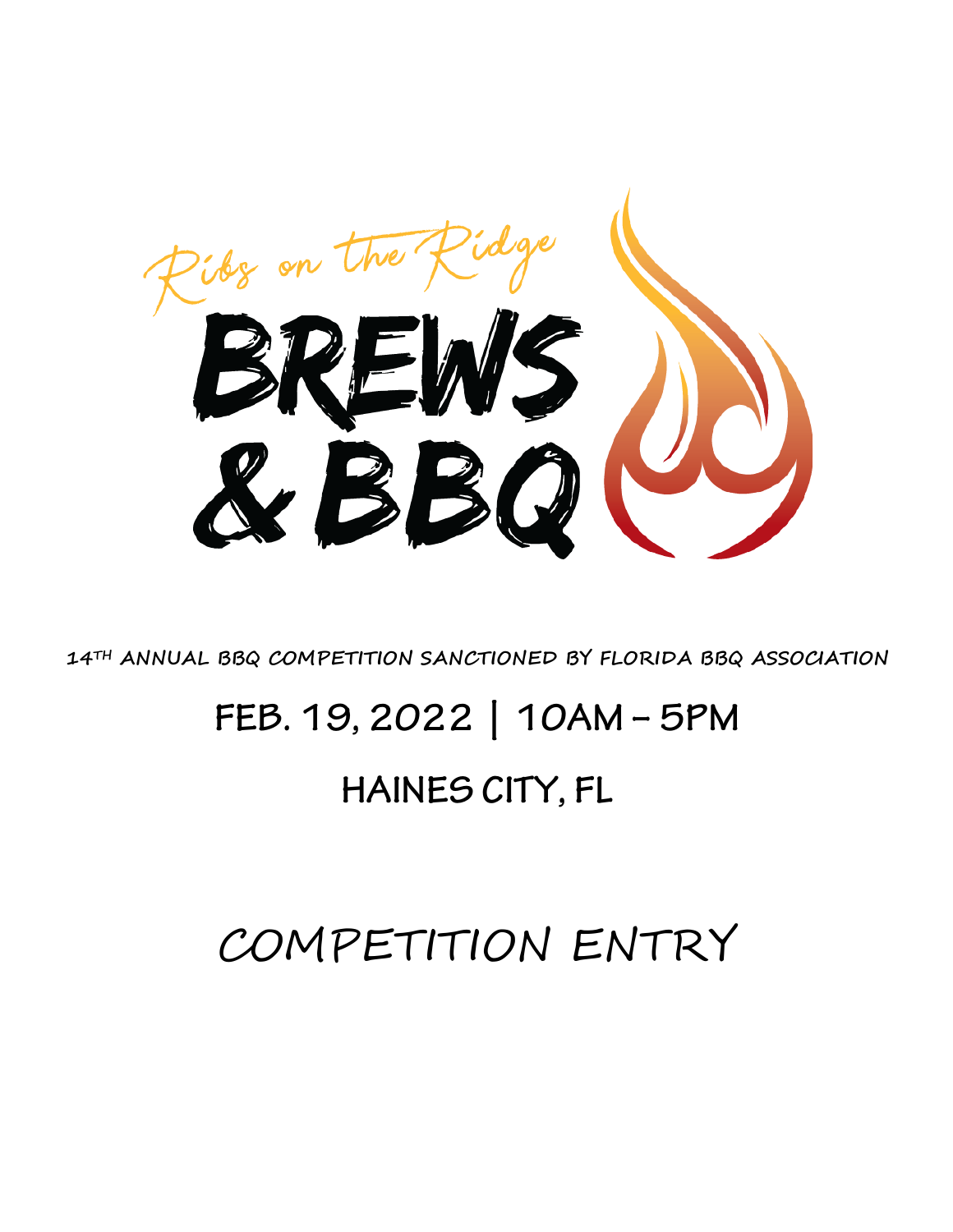# **EVENT SCHEDULE**

#### **FRIDAY, FEBRUARY 18, 2022**

 $9:00$  AM  $-$  4:00PM Arrival - Setup time 12:00 PM Meat Inspections Begin 5:00 PM Mandatory BBQ Cooks Team Meeting

*NOTE: There will not be an event held on this day. Set up, inspections & meeting only.* 

### **SATURDAY, FEBRUARY 19, 2022**

- 9:00 AM Judges Check in at the Community Center
- 9:30 AM Mandatory Judges Meeting
- 11:00 AM Chicken Judging Professional & Backyard
- 12:00 PM Ribs Judging Professional & Backyard
	- 1:00 PM Pork Judging Professional & Backyard
	- 2:00 PM Brisket Judging Professional & Backyard
	- 5:00 PM Awards for kidsPACK, Backyard & Professional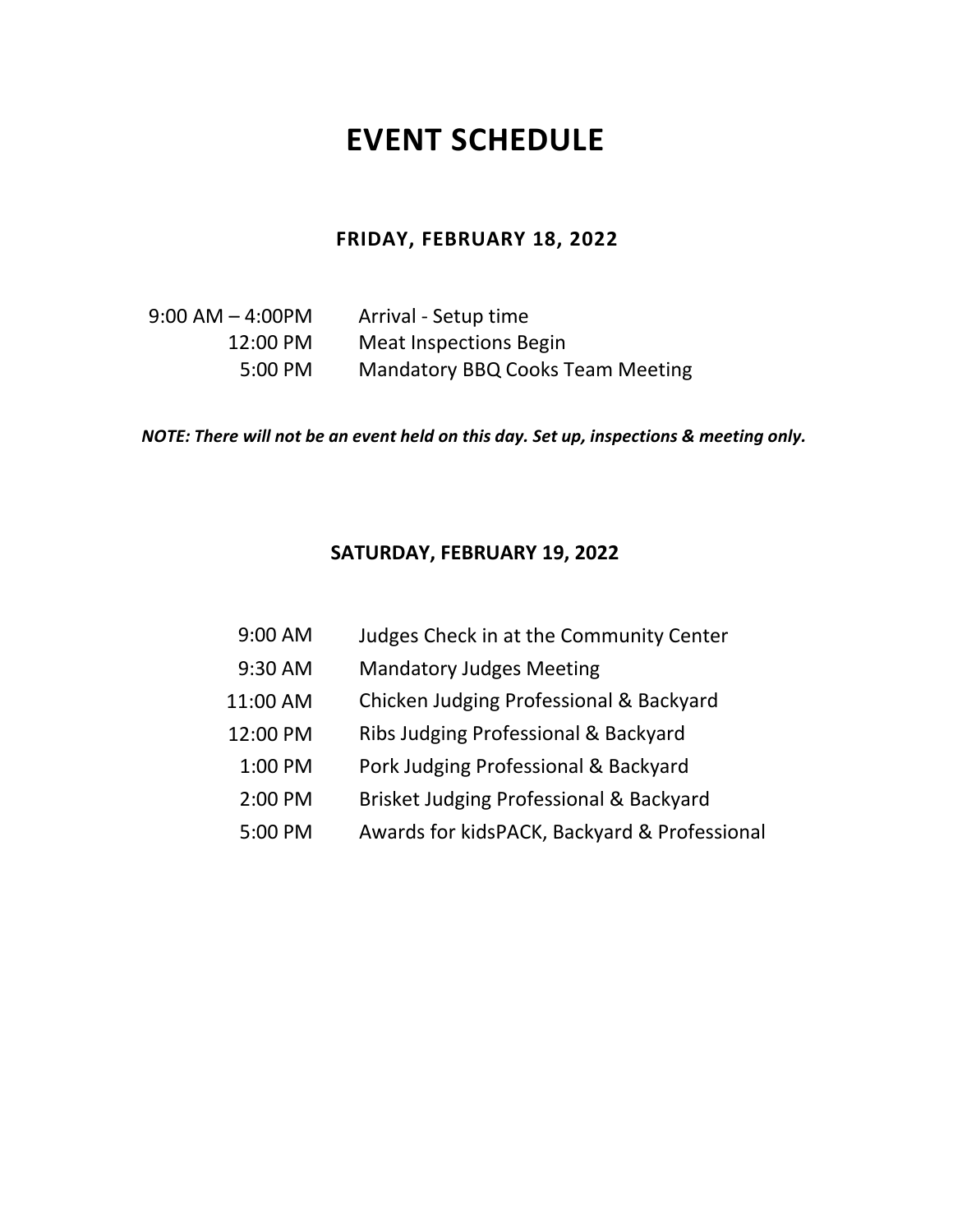# AWARDS

### **PROFESSIONAL DIVISION | SATURDAY | 5:00 PM | STAGE**

| <b>Overall Competition</b> |        |         | <b>Each Category Competition</b> |        |       |
|----------------------------|--------|---------|----------------------------------|--------|-------|
| <b>Grand Champion</b>      | Trophy | \$2,000 | 1st Place                        | Trophy | \$400 |
| Reserve Champion           | Trophy | \$1,500 | 2nd Place                        | Trophy | \$300 |
| 3rd Place Overall          | Trophy | \$600   | 3rd Place                        | Trophy | \$175 |
| 4th Place Overall          | Trophy | \$300   | 4th Place                        | Trophy | \$150 |
| 5th Place Overall          | Trophy | \$200   | 5th Place                        | Trophy | \$125 |
| 6th Place Overall          | Ribbon | \$100   | 6th Place                        | Ribbon | \$100 |
| 7th Place Overall          | Ribbon | \$100   | 7th Place                        | Ribbon | \$75  |
| 8th Place Overall          | Ribbon | \$75    | 8th Place                        | Ribbon | \$75  |
| 9th Place Overall          | Ribbon | \$75    | 9th Place                        | Ribbon | \$50  |
| 10th Place Overall         | Ribbon | \$50    | 10th Place                       | Ribbon | \$50  |
|                            |        |         |                                  |        |       |

## **BACKYARD DIVISION | SATURDAY | 5:00 PM | STAGE**

 Grand Champion – Trophy Reserve Champion – Trophy EACH CATEGORY - TROPHY 1<sup>ST</sup>-3<sup>RD</sup> PLACE

### **KIDSPACK CHEF BOYARDEE DONATIONS | SATURDAY | 5:00 PM | STAGE**

 Sponsor Grand Champion – Trophy Team Grand Champion – Trophy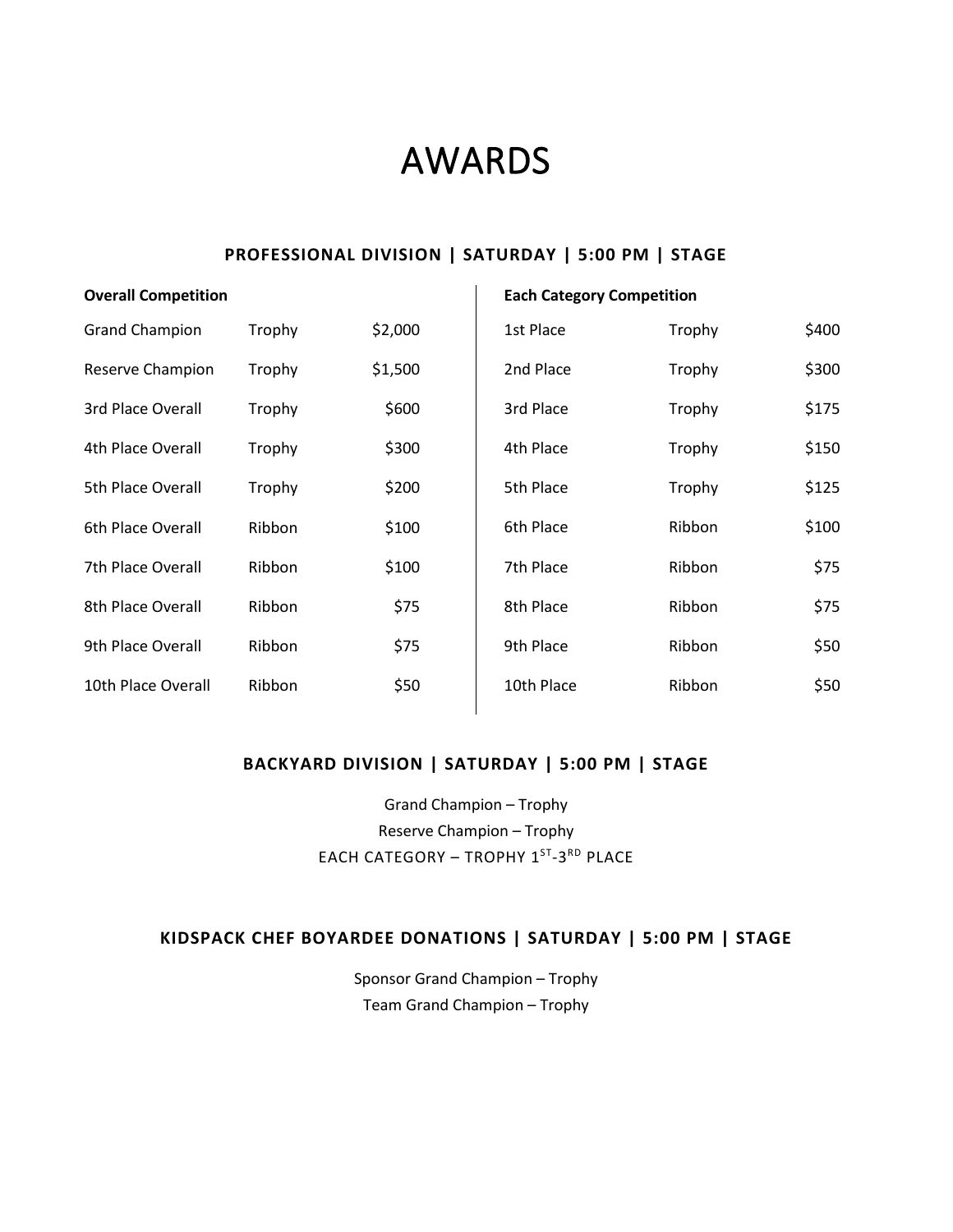# RULES

#### **CONTEST OVERVIEW & REQUIREMENTS**

- (a) As of January 1, 2022
- (b) All fees are non-refundable, and must accompany an application, and required insurance/documentation.
- (c) The entry fee will provide a team with a predetermined space (20' x 40' for PROFESSIONAL TEAMS, 20' x Addi�onal space is available at an added charge. All spots will be assigned at the discre�on of the Parks 20' for BACKYARD TEAMS), entry into the selected FBA meat categories, and one 10lb bag of ice. & Recreation staff.
- (d) All vending teams must secure a Temporary Food Service License, per Guide to [Temporary Food Service](http://www.myfloridalicense.com/dbpr/HR/forms/documents/5030_034.pdf) [Events.](http://www.myfloridalicense.com/dbpr/HR/forms/documents/5030_034.pdf)
- (e) Vending is permitted on Saturday only.
- (f) Load-in will begin on Friday from 9:00 AM un�l 4:00 PM. "Ribs on the Ridge Brews and BBQ" begins at 10:00 AM on Saturday. No traffic will be allowed in or out one hour prior to the start �me of the event (9:00 AM), un�l the awards ceremony is complete and foot traffic has dispersed.
- remaining a�er 9:00 AM on Sunday must provide their own source of power. (g) Generators will be turned on Friday as needed, and will be turned off at 9:00 AM on Sunday. Any teams
- Load out will only be allowed through designated exit points. (h) ALL teams may begin to load-out after awards on Saturday, but are welcome to stay until Sunday morning.
- (i) No open pits or holes are permited. Fires shall not be built on the ground.
- (j) No pets allowed.
- (k) Awards will be presented to the winners in each category starting at 5:00 PM on Saturday.

#### **ADDITIONAL COMPETITIONS**

 bringing **Chef Boyardee** cans in efforts to helping feed the children in our local communities. The team (a) **kidsPACK** will be a beneficiary of this year's Ribs on the Ridge. We encourage all teams to participate in that brings in the most Chef Boyardee cans will receive a trophy and your group's picture posted on our Facebook. Start your collections NOW!

#### **CONTESTANT RESPONSIBILITIES**

- (a) Each contestant competing shall purchase ALL of their own meat, cooking ingredients, individual cooking devices (portable stoves, wood or charcoal, etc.), utensils, preparation tables, extension cords, water hoses, etc.
- (b) Ice will be available for purchase at \$3.00 per 10lb bag, beginning Friday as needed through the event on Saturday.
- (c) All contestants MUST adhere to all local electrical, fire, and other codes.
- (d) Trash and wastewater receptacles will be at select locations throughout the event area, close to each cook team space. Please place your trash in these approved containers. ROTR staff members will be available throughout the event to empty receptacles.
- (e) Vehicle parking is available on a first come, first served basis. No motorized vehicles will be permitted into your team area after 9:00 AM on Saturday.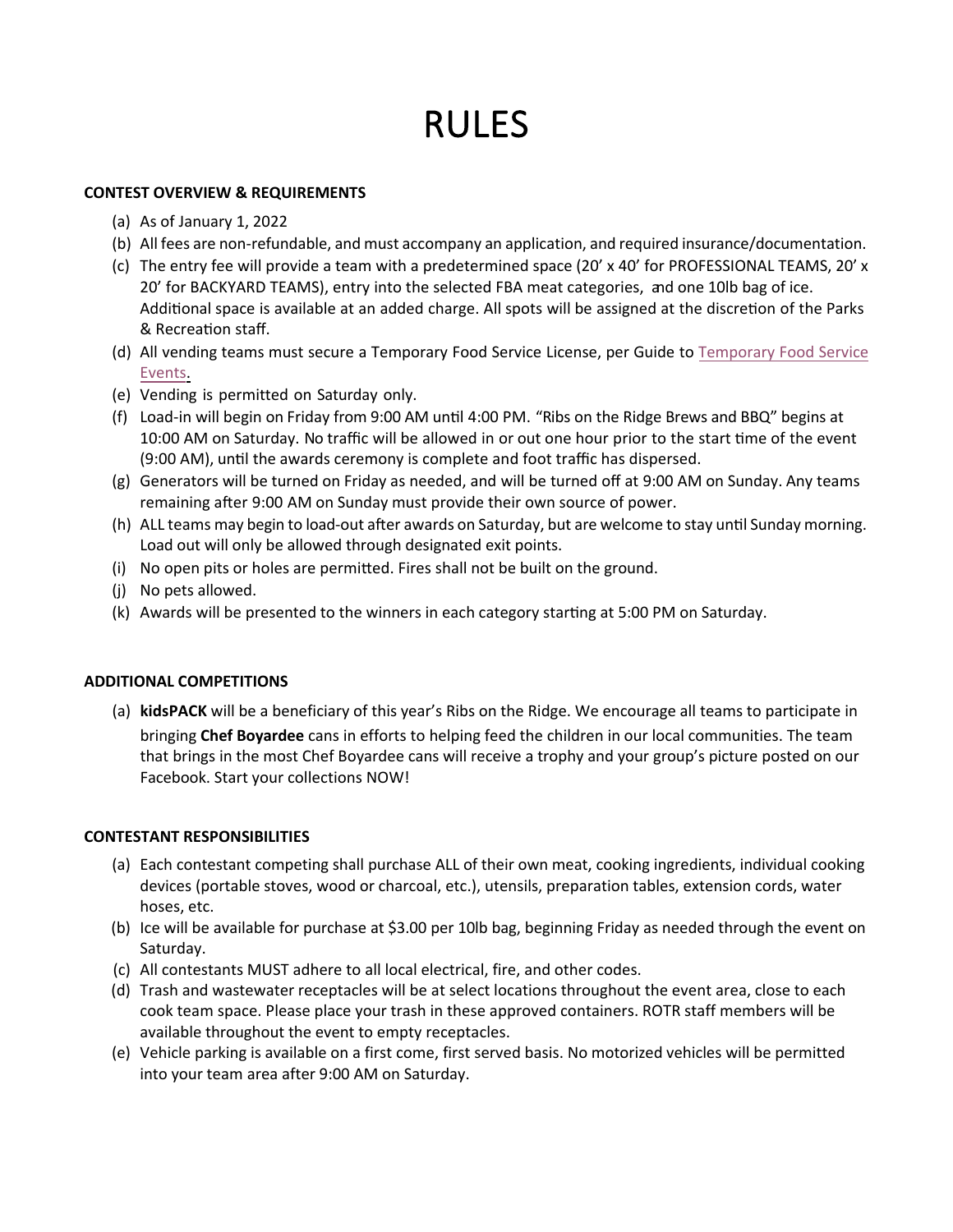#### **FBA COVID RULES**

- be re-inspected at any time during the event. Failure to maintain a clean working area will result in a (a) Your prep area must be cleaned and contain gloves and sanitizer. This will be verified by a Rep and may DQ. Quat Amonia is the preferred sanitizer but whatever you choose, please make sure it is tasteless and odorless.
- (b) Anyone handling meat, whether raw or cooked, must wear gloves.
- by these rules so please make sure someone from your team is present. (c) Only two members from each team will be allowed to attend the cooks meeting in order to minimize the crowd size. This is where any local and other rules will be discussed. You are responsible for abiding
- yourself appropriately while waiting in the turn-in line. (d) Teams will not be allowed to gather at or near the turn in table while waiting for turn-ins. Please space
- (e) Clean gloves will be required to be worn by anyone who is turning in boxes.
- (f) Boxes no longer need to be sprayed or wiped down with sanitizer prior to turn-in as it causes box labels to not adhere properly.

#### **FIRE REGULATIONS:**

- (a) Ash receptacles will be picked up from your space by designated ROTR staff members. Please do not place trash in the ash or grease receptacles.
- (b) Do not place coals or grease into rolling garbage containers or trash dumpsters.
- Department requires all teams to have a minimum of one portable fire extinguisher with a minimum size of 2A10BC at each team cook/vending space. (c) Each space may be subject to fire inspection at any time during the event. The Haines City Fire

#### **TEAM CONDUCT AND PUBLIC SAFETY:**

- want each team to have a good time, and want a good atmosphere for all who attend. Inappropriate guests are expected to cooperate with all event staff and volunteers. (a) Team contact and head cooks will be held responsible for the conduct of their team and guests. We conduct by team members or visitors to a team's area shall be avoided. All team members and their
- (b) Under no circumstances are alcoholic beverages open for sale to the public, other than the event organizer.
- in their team cooking area as indicated in Competition Rules. (c) All teams are required to have a bucket of water with bleach or other effective sterilizing agent located
- (d) No live bands will be allowed in individual team areas at any time during the event.
- (e) There shall be NO amplified music or loud noise after 11:00 PM.
- (f) Any team playing excessively loud music or other sounds will be requested to turn down the volume. Please be considerate of your neighbors.

#### **Ribs on the Ridge Brews & BBQ REGULATIONS:**

- promotional items, souvenirs, t-shirts are not permitted. (a) The sale, distribution or promotion of any goods, services, barbecue equipment or products,
- (b) No fundraising activities of any kind are allowed in the designated "Ribs on the Ridge Brews and BBQ" event zone.
- (c) In the event of bad weather conditions, the event will proceed as planned and no refunds will granted. If standing water in your area from rainstorms will cause a problem, please be prepared and plan accordingly.
- (d) Not all sites will be perfectly level. Try to plan for this by bringing an appropriate amount of leveling blocks and materials to properly secure your cooking rig in place.
- (e) Overnight security has been coordinated through the Ribs on the Ridge Brews and BBQ organizing staff, in conjunction with the Haines City Police Department.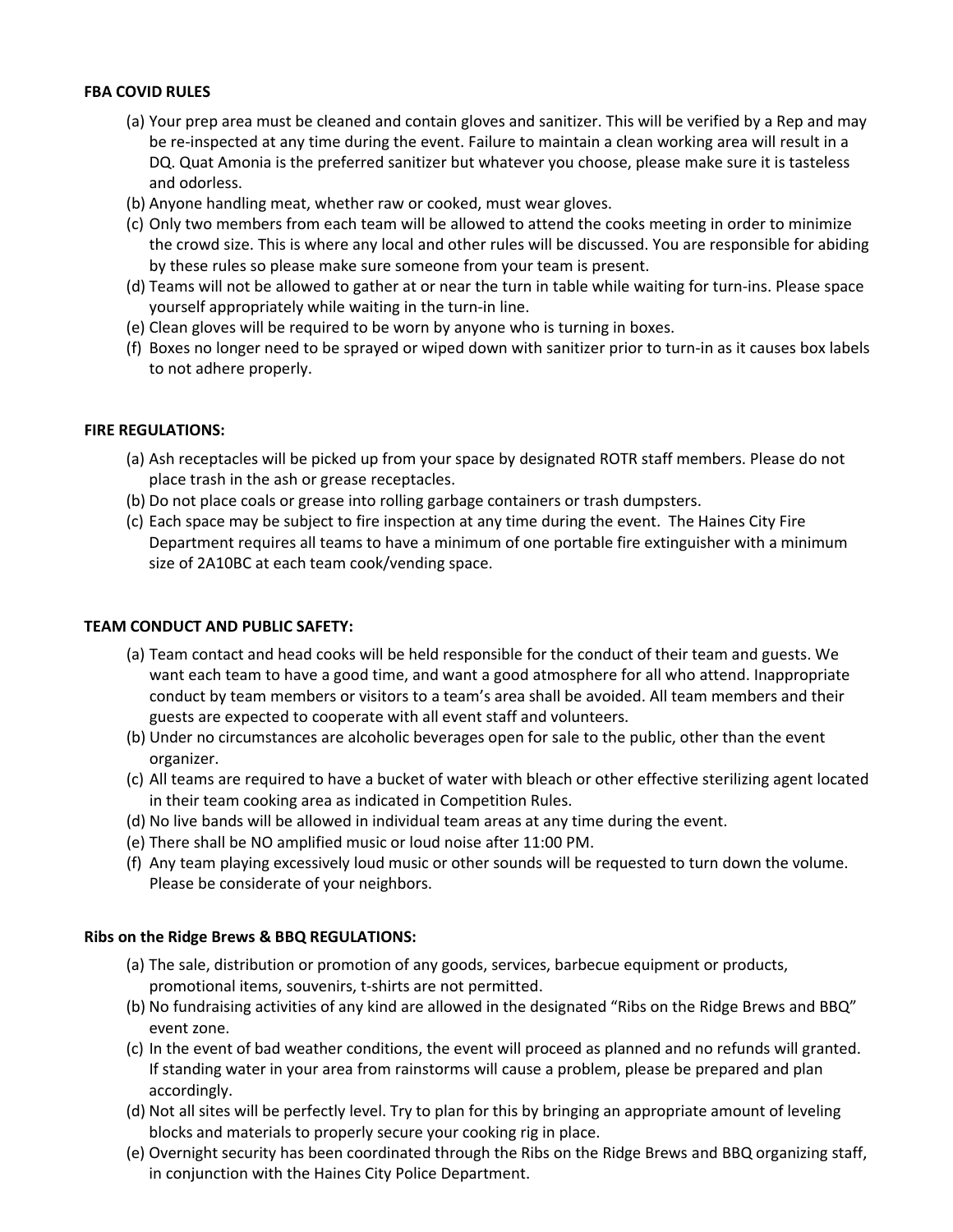#### **UTILITY AVAILABILITY:**

- (a) Water will be available in each space. Please bring a 100ft water hose and a splitter. You will be required to have a bucket of chlorinated water for sterilization in your area. Please bring your own bleach for this.
- (b) 1 20 amp plug is the standard power source that will be made available to every space. However, additional power requests must be communicated on your application prior to the event. Please be requested. We encourage you to email a picture of your plug to Lindsaia Johansmeyer, so we can best specific on what type of plug(s) you have, how many plug-ins you need, and the electrical amps be prepared for your arrival. We will try to accommodate everyone's power requests, however, accommodations will be made available to requests communicated in advance, and at a first come first serve basis. Extension cords will NOT be provided.
- of items you have plugged into one circuit. (c) Power strips and heavy-duty extension cords are encouraged but you may be asked to limit the amount

*If you have any questions, please contact Lindsaia Johansmeyer via e-mail at [ljohansmeyer@hainescity.com.](mailto:ljohansmeyer@hainescity.com)* 

## **A QUIET TIME IS IN EFFECT FROM 11:00 PM FRIDAY UNTIL 6:00 AM SATURDAY. FAILURE TO OBSERVE THIS MANDATORY TIME MAY SUBJECT OFFENDER TO REMOVAL FROM THE CONTEST SITE.**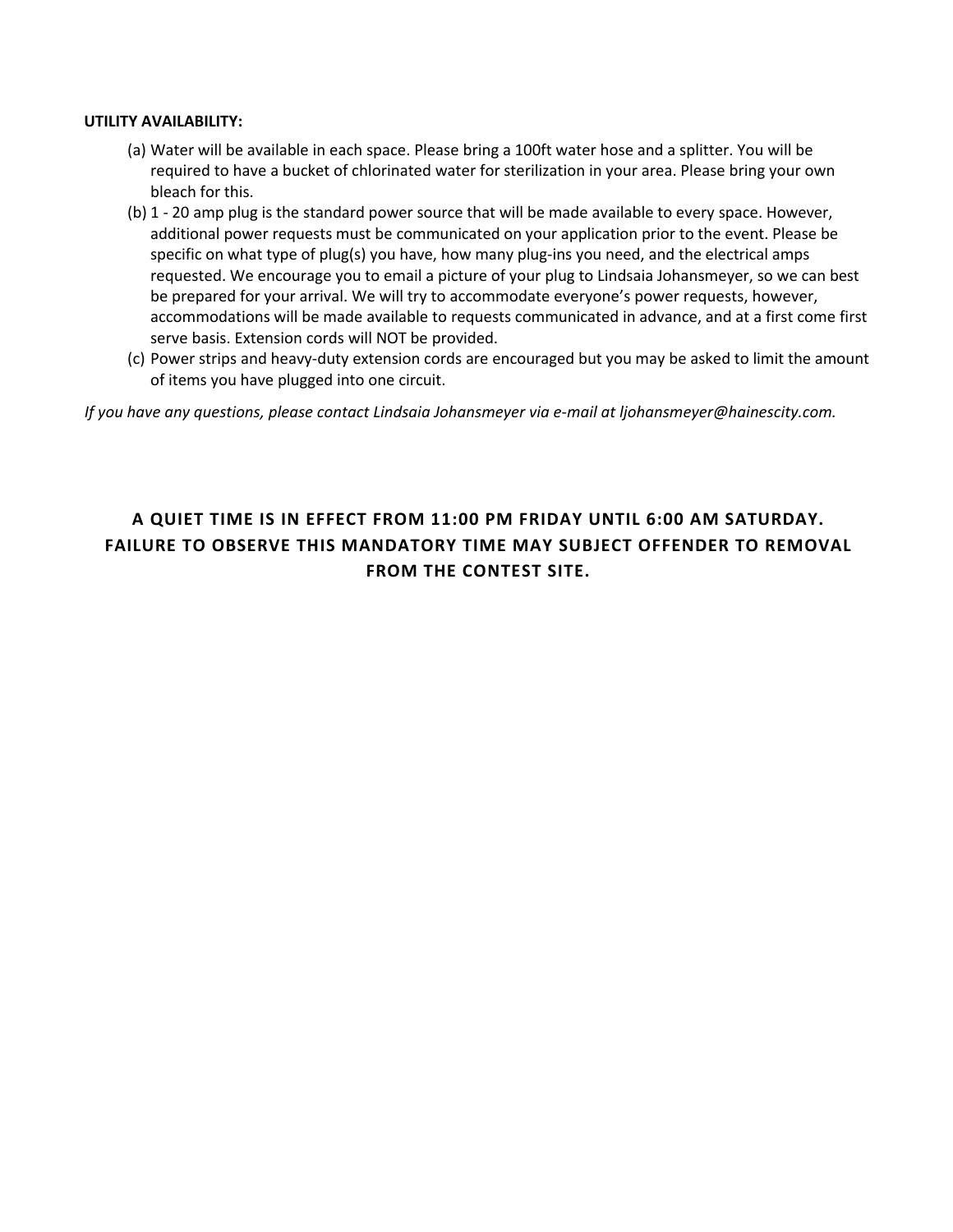# AGREEMENT

#### **APPLICANT AGREEMENT:**

BY RETURNING THE OFFICIAL ENTRY FORM, I AGREE TO ABIDE BY THE RULES AND REGULATIONS OF THE HAINES CITY PARKS AND RECREATION DEPARTMENT'S RIBS ON THE RIDGE BBQ COMPETITION, and all rules, guidelines and laws established by the Haines City Parks and Recreation Department, City of Haines City, and the Florida BBQ Association.

#### **WAIVER OF LIABILITY:**

 In consideration of you accepting this entry, I, the undersigned, intending to be legally bound, hereby, for myself, my heirs, my executors and administrators, waive and release any and all rights and claims for damages I may have against the City of Haines City, the Haines City Parks and Recreation Department, the Florida BBQ Association and their agents, sponsors, successors and assigns for any and all injuries suffered by me in this event. Further, I hereby grant full permission to the City of Haines City and the Haines City Parks and Recreation Department and their agents, sponsors, successors and assigns to use my photograph, name, likeness, recordings, videotapes or any other record of this event for any legitimate purpose.



This event is sanctioned by the **FLORIDA BBQ ASSOCIATION.**  Visit their website at **[www.FBABBQ.com](http://www.fbabbq.com/)** for a complete list of rules governing this event.

## **Ribs on the Ridge Brews & BBQ is a qualifier for:**



Jack Daniels World Championship American Royal Invitational

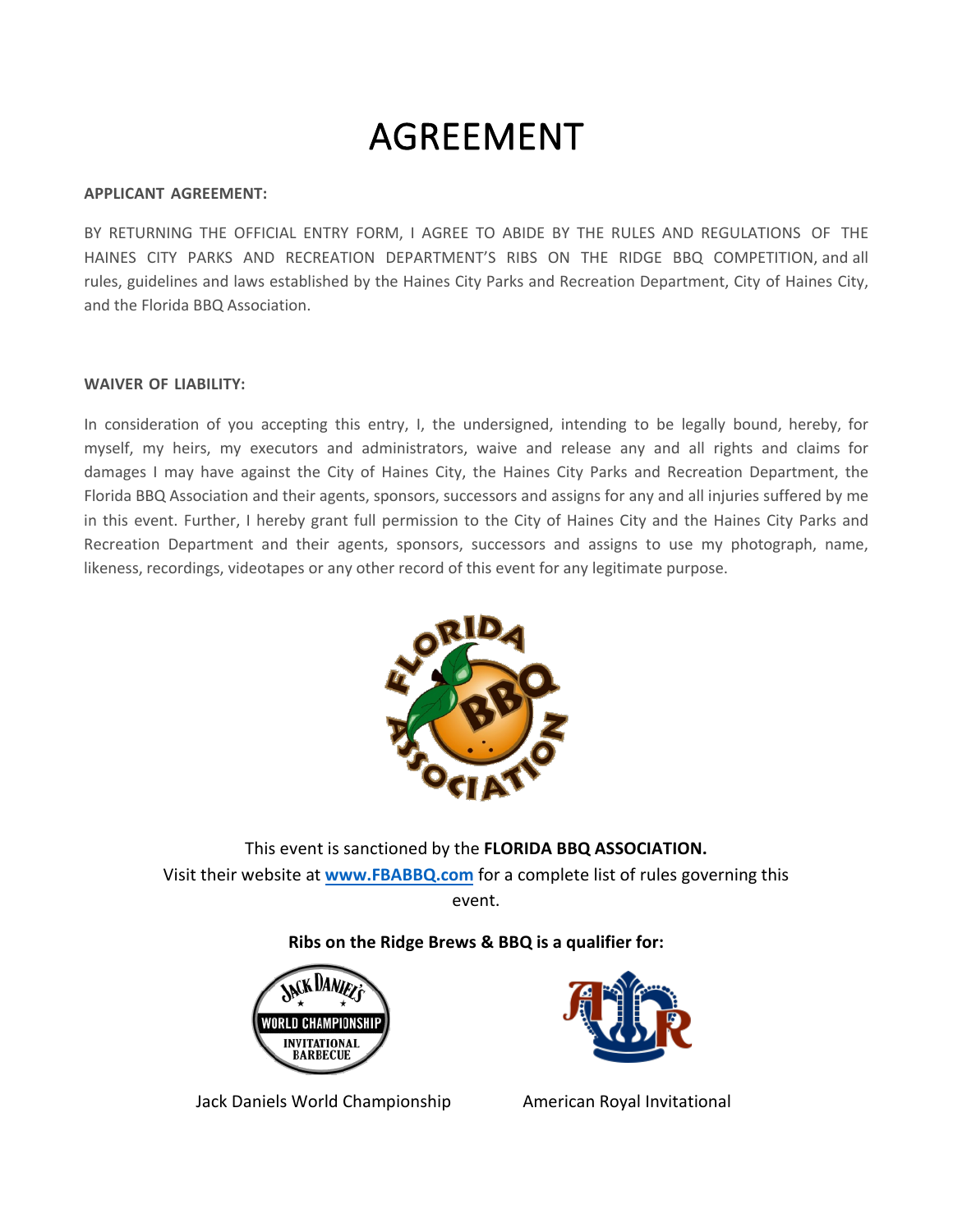# OFFICIAL ENTRY FORM

### **PLEASE COMPLETE THE ENTRY FORM BELOW AND MAIL WITH APPROPRIATE FEES TO:**

|                                                                                                                                                                                                                    |                                        | Ribs on the Ridge   555 Ledwith Avenue   Haines City, FL 33844                                                                          |                                                   |  |  |
|--------------------------------------------------------------------------------------------------------------------------------------------------------------------------------------------------------------------|----------------------------------------|-----------------------------------------------------------------------------------------------------------------------------------------|---------------------------------------------------|--|--|
|                                                                                                                                                                                                                    | EARLY ENTRY DEADLINE: FEBRUARY 1, 2022 |                                                                                                                                         |                                                   |  |  |
| O Professional<br><b>SELECT CATEGORY:</b>                                                                                                                                                                          | $O$ Backyard                           |                                                                                                                                         |                                                   |  |  |
|                                                                                                                                                                                                                    |                                        |                                                                                                                                         |                                                   |  |  |
|                                                                                                                                                                                                                    |                                        |                                                                                                                                         |                                                   |  |  |
| As of January 1, 2022 any teams Head Cook/Pitmaster competing in a sanctioned contest must be a member in<br>good standing. This event is a sanctioned event. Please follow FBABBQ.com for membership information. |                                        |                                                                                                                                         |                                                   |  |  |
|                                                                                                                                                                                                                    |                                        |                                                                                                                                         |                                                   |  |  |
|                                                                                                                                                                                                                    |                                        |                                                                                                                                         |                                                   |  |  |
|                                                                                                                                                                                                                    |                                        |                                                                                                                                         |                                                   |  |  |
|                                                                                                                                                                                                                    |                                        | Height of the Unit: _______________________Length of the Unit: __________________ Width of the Unit: __________________________________ |                                                   |  |  |
|                                                                                                                                                                                                                    |                                        |                                                                                                                                         |                                                   |  |  |
|                                                                                                                                                                                                                    |                                        |                                                                                                                                         |                                                   |  |  |
| <b>Categories with Competition Turn-in Times:</b>                                                                                                                                                                  |                                        |                                                                                                                                         |                                                   |  |  |
| Chicken 11:00 AM                                                                                                                                                                                                   | $\vert$ Ribs 12:00 PM                  | Pork 1:00 PM                                                                                                                            | Brisket 2:00 PM                                   |  |  |
| Professional Division - \$80+tax per category prior to Feb 1, 2022 at 5:00 PM   \$90+tax per category after Feb 1, 2022                                                                                            |                                        |                                                                                                                                         |                                                   |  |  |
| You must compete in all four categories to be eligible for Grand and Reserve Champion titles.<br>$\bullet$<br>A completed W-9 must be submitted with your application.<br>$\bullet$<br>$\bullet$                   |                                        | Each team will receive (1) 20'x40' space and (1) 20-amp electric connection and water.                                                  |                                                   |  |  |
| Backyard Division - \$35+tax per category prior to Feb 1, 2022 at 5:00 PM   \$40+tax per category after Feb 1, 2022                                                                                                |                                        |                                                                                                                                         |                                                   |  |  |
| • You must compete in all four categories to be eligible for Grand and Reserve Champion titles.<br>٠<br>No professionals allowed to compete in this division.<br>$\bullet$                                         |                                        | Each team will receive (1) 20'x20' space and (1) 20-amp electric connection and water.                                                  |                                                   |  |  |
| Please complete the following information:                                                                                                                                                                         |                                        |                                                                                                                                         | Arrival Day (Check which day you plan to arrive): |  |  |
| <b>Team Entry Fee</b>                                                                                                                                                                                              | \$.<br>Friday (between 8:00AM-4:00PM)  |                                                                                                                                         |                                                   |  |  |
| Additional 20' x 20' space                                                                                                                                                                                         | \$<br>$80.00 + tax$                    | Saturday (between 8:00AM-9:00AM)                                                                                                        |                                                   |  |  |
| Private port-a-let                                                                                                                                                                                                 | $80.00 + tax$<br>Ś.                    |                                                                                                                                         |                                                   |  |  |
| <b>TOTAL ENCLOSED</b>                                                                                                                                                                                              | \$                                     | Vending:<br><b>YES</b><br><b>NO</b>                                                                                                     |                                                   |  |  |
| Team Captain:                                                                                                                                                                                                      |                                        |                                                                                                                                         |                                                   |  |  |
|                                                                                                                                                                                                                    |                                        | (Print Name)                                                                                                                            |                                                   |  |  |
| Signature:                                                                                                                                                                                                         |                                        |                                                                                                                                         | Date:                                             |  |  |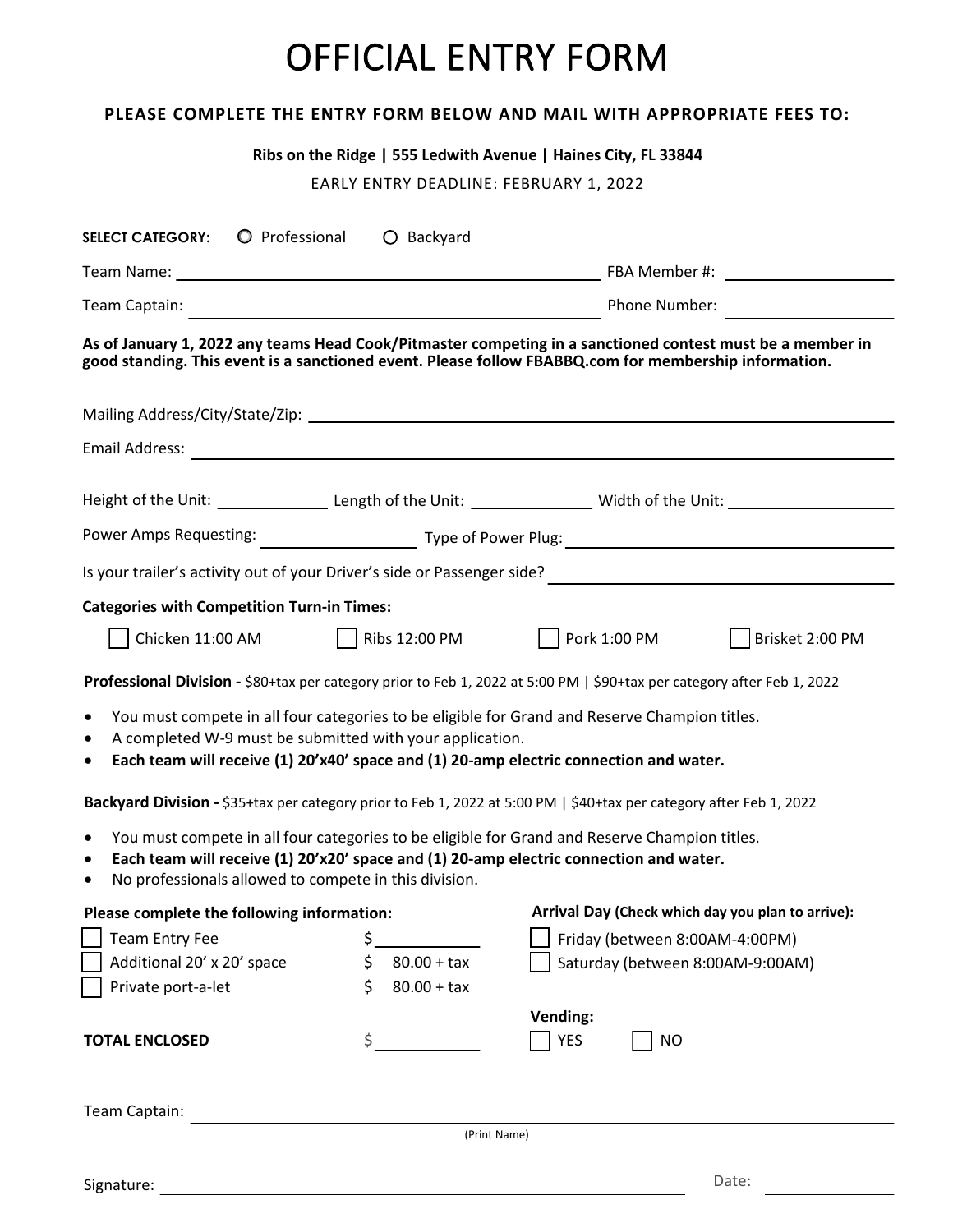### **INSURANCE REQUIREMENTS FOR TEAMS VENDING (PAGES 9-12)**

 applicable policies. The limits of coverage under each policy maintained by the Contractor shall not be of A-, VII or better, subject to approval by the City's Risk Manager. As a condition precedent to the effectiveness of this Agreement, during the term of this Agreement and during any renewal or extension term of this Agreement, the Contractor, at its sole expense, shall provide insurance of such types and with such terms and limits as noted below. Providing proof of and maintaining adequate insurance coverage are material obligations of the Contractor. The Contractor shall provide the City a certificate of insurance evidencing such coverage. The Contractor's insurance coverage shall be primary insurance for all interpreted as limiting the Contractor's liability and obligations under this Agreement. All insurance policies shall be through insurers authorized or eligible to write policies in the State of Florida and possess an A.M. Best rating

 The coverages, limits, and/or endorsements required herein protect the interests of the City, and these any loss exposures, whether as a result of this Agreement or otherwise. The requirements contained herein, as well as the City's review or acknowledgement, are not intended to and shall not in any manner limit or qualify coverages, limits, and/or endorsements shall in no way be required to be relied upon by the Contractor for assessing the extent or determining appropriate types and limits of coverage to protect the contractor against the liabilities and obligations assumed by the Contractor under this Agreement.

The following insurance policies and coverages are required:

#### **Commercial General Liability**

Coverage must be afforded under a Commercial General Liability policy with limits not less than:

- \$1,000,000 each occurrence and \$2,000,000 project aggregate for Bodily Injury, Property Damage, and Personal and Advertising Injury
- \$1,000,000 each occurrence and \$2,000,000 project aggregate for Products and Completed **Operations**

Policy must include coverage for contractual liability and independent contractors.

 The City, a Florida municipal corporation, its officials, employees, and volunteers are to be covered as an additional insured with a CG 20 26 04 13 Additional Insured – Designated Person or Organization Endorsement or similar endorsement providing equal or broader Additional Insured Coverage with respect to liability arising out of activities performed by or on behalf of the Contractor. The coverage shall contain no special limitation on the scope of protection afforded to the City, its officials, employees, and volunteers.

Projects over \$10,000,000, contractor shall maintain \$3,000,000 general liability coverage for each occurrence.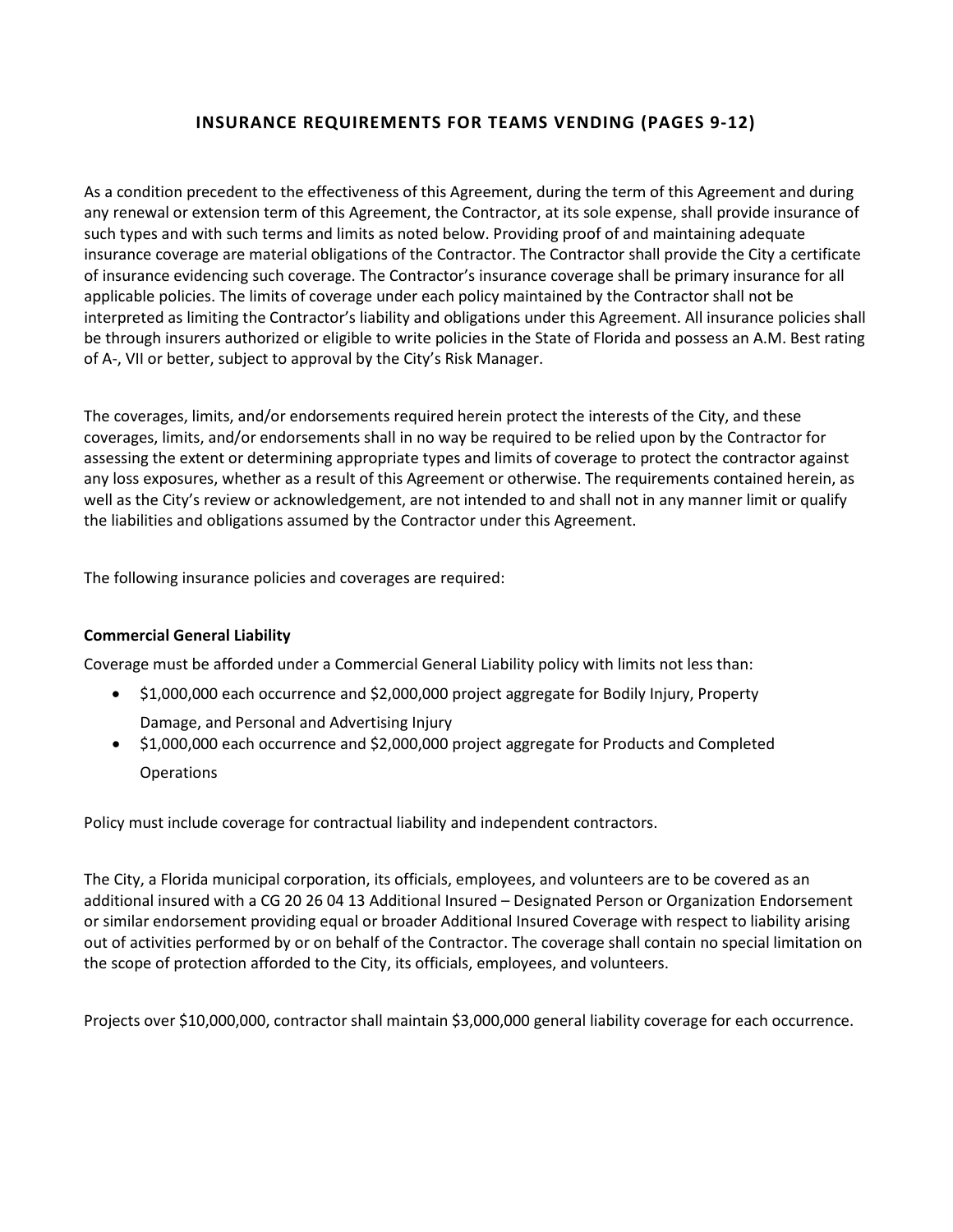#### **Business Automobile Liability**

 Property Damage in an amount not less than \$1,000,000 combined single limit each accident. Coverage must be afforded for all Owned, Hired, Scheduled, and Non-Owned vehicles for Bodily Injury and

 If the Contractor does not own vehicles, the Contractor shall maintain coverage for Hired and Non-Owned Auto Liability, which may be satisfied by way of endorsement to the Commercial General Liability policy or separate Business Auto Liability policy.

#### **Workers' Compensation and Employer's Liability**

 Coverage must be afforded per Chapter 440, Florida Statutes. Any person or entity performing work for or on behalf of the City must provide Workers' Compensation insurance. Exceptions and exemptions will be allowed by the City's Risk Manager, if they are in accordance with Florida Statute.

 subrogation rights against the City and the City's officers, employees, and volunteers for all losses or damages. The City requires the policy to be endorsed with WC 00 03 13 Waiver of our Right to Recover from Others or The Contractor waives, and the Contractor shall ensure that the Contractor's insurance carrier waives, all equivalent.

 The Contractor must be in compliance with all applicable State and federal workers' compensation laws, including the U.S. Longshore Harbor Workers' Act and the Jones Act, if applicable.

#### **Insurance Certificate Requirements**

- a. The Contractor shall provide the City with valid Certificates of Insurance (binders are unacceptable) no later than thirty (30) days prior to the start of work contemplated in this Agreement.
- b. The Contractor shall provide to the City a Certificate of Insurance having a thirty (30) day notice of cancellation; ten (10) days' notice if cancellation is for nonpayment of premium.
- c. In the event that the insurer is unable to accommodate the cancellation notice requirement, it shall be the responsibility of the Contractor to provide the proper notice. Such notification will be in writing by registered mail, return receipt requested, and addressed to the certificate holder.
- prior to the expiration of the insurance currently in effect. The City reserves the right to suspend the d. In the event the Agreement term goes beyond the expiration date of the insurance policy, the Contractor shall provide the City with an updated Certificate of Insurance no later than ten (10) days Agreement until this requirement is met.
- e. The Certificate of Insurance shall indicate whether coverage is provided under a claims-made or occurrence form. If any coverage is provided on a claims-made form, the Certificate of Insurance must show a retroactive date, which shall be the effective date of the initial contract or prior.
- f. The City shall be named as an Additional Insured on all liability policies, with the exception of Workers' Compensation.
- g. The City shall be granted a Waiver of Subrogation on the Contractor's Workers' Compensation insurance policy.
- h. The title of the Agreement, Bid/Contract number, event dates, or other identifying reference must be listed on the Certificate of Insurance.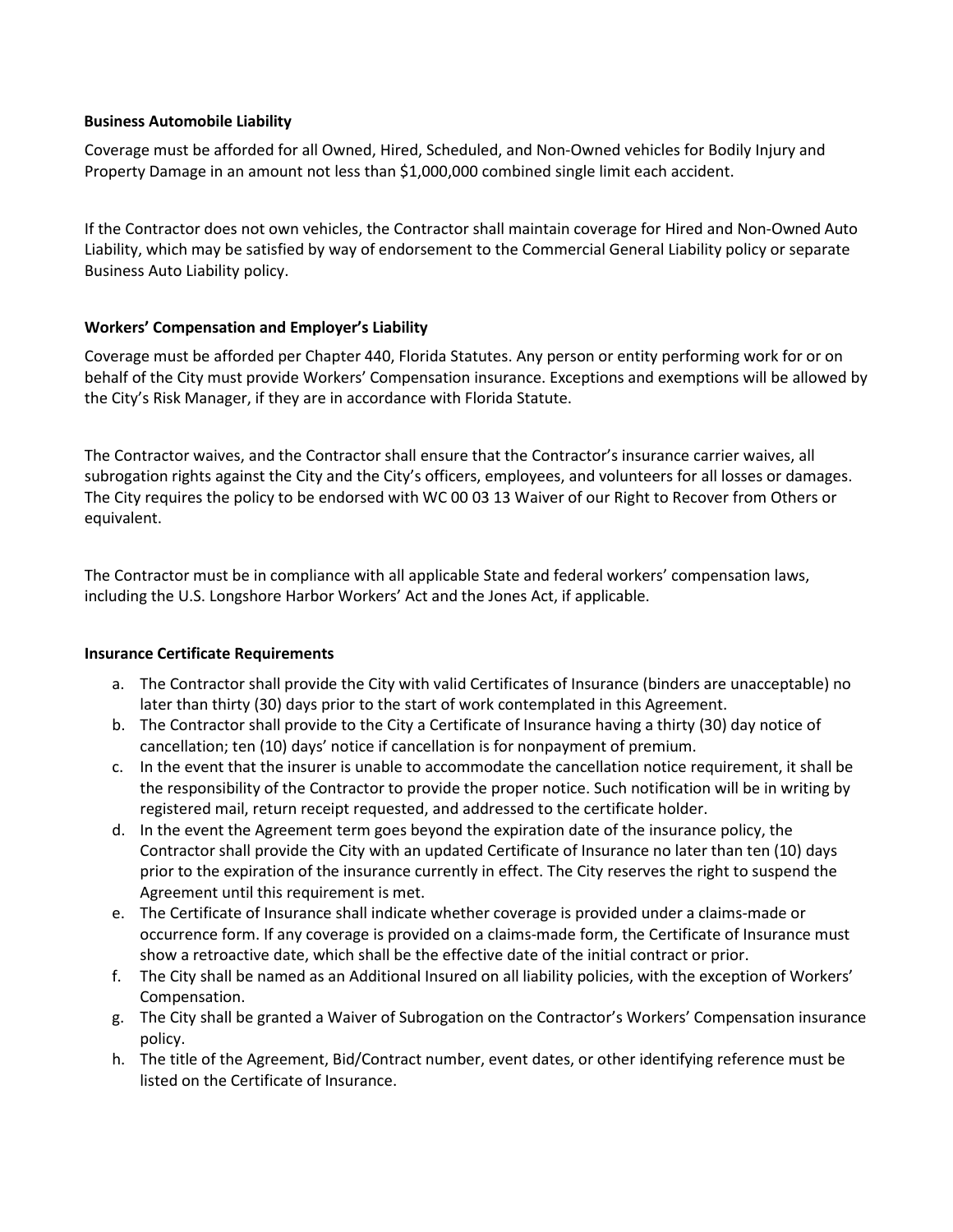#### **The Certificate Holder should read as follows:**

City of Haines City 620 E. Main St. Haines City, FL 33844

 retention, or coverage exclusion or limitation. Any costs for adding the City as an Additional Insured shall be at The Contractor has the sole responsibility for all insurance premiums and shall be fully and solely responsible for any costs or expenses as a result of a coverage deductible, co-insurance penalty, or self-insured retention; including any loss not covered because of the operation of such deductible, coinsurance penalty, self-insured the Contractor's expense.

 If the Contractor's primary insurance policy/policies do not meet the minimum requirements, as set forth in this Agreement, the Contractor may provide evidence of an Umbrella/Excess insurance policy to comply with this requirement.

 corporation, its officials, employees, and volunteers. Any insurance or self-insurance maintained by the City, a The Contractor's insurance coverage shall be primary insurance as respects to the City, a Florida municipal Florida municipal corporation, its officials, employees, or volunteers shall be non-contributory.

Any exclusion or provision in any insurance policy maintained by the Contractor that excludes coverage required in this Agreement shall be deemed unacceptable and shall be considered breach of contract.

 All required insurance policies must be maintained until the contract work has been accepted by the City, or certificate should any policies expire prior to the expiration of this Agreement. The City reserves the right to until this Agreement is terminated, whichever is later. Any lapse in coverage shall be considered breach of contract. In addition, Contractor must provide to the City confirmation of coverage renewal via an updated review, at any time, coverage forms and limits of Contractor's insurance policies.

 The Contractor shall provide notice of any and all claims, accidents, and any other occurrences associated with this Agreement to the Contractor's insurance company or companies and the City's Risk Management office, as soon as practical.

 It is the Contractor's responsibility to ensure that any and all of the Contractor's independent contractors and subcontractors shall be subject to all of the applicable requirements stated herein. Any and all deficiencies are subcontractors comply with these insurance requirements. All coverages for independent contractors and the responsibility of the Contractor.

### **Professional Liability and/or Errors and Omissions (only if any architecture, engineering or design services are included in the agreement)**

Coverage must be afforded for Wrongful Acts in an amount not less than \$2,000,000 each.